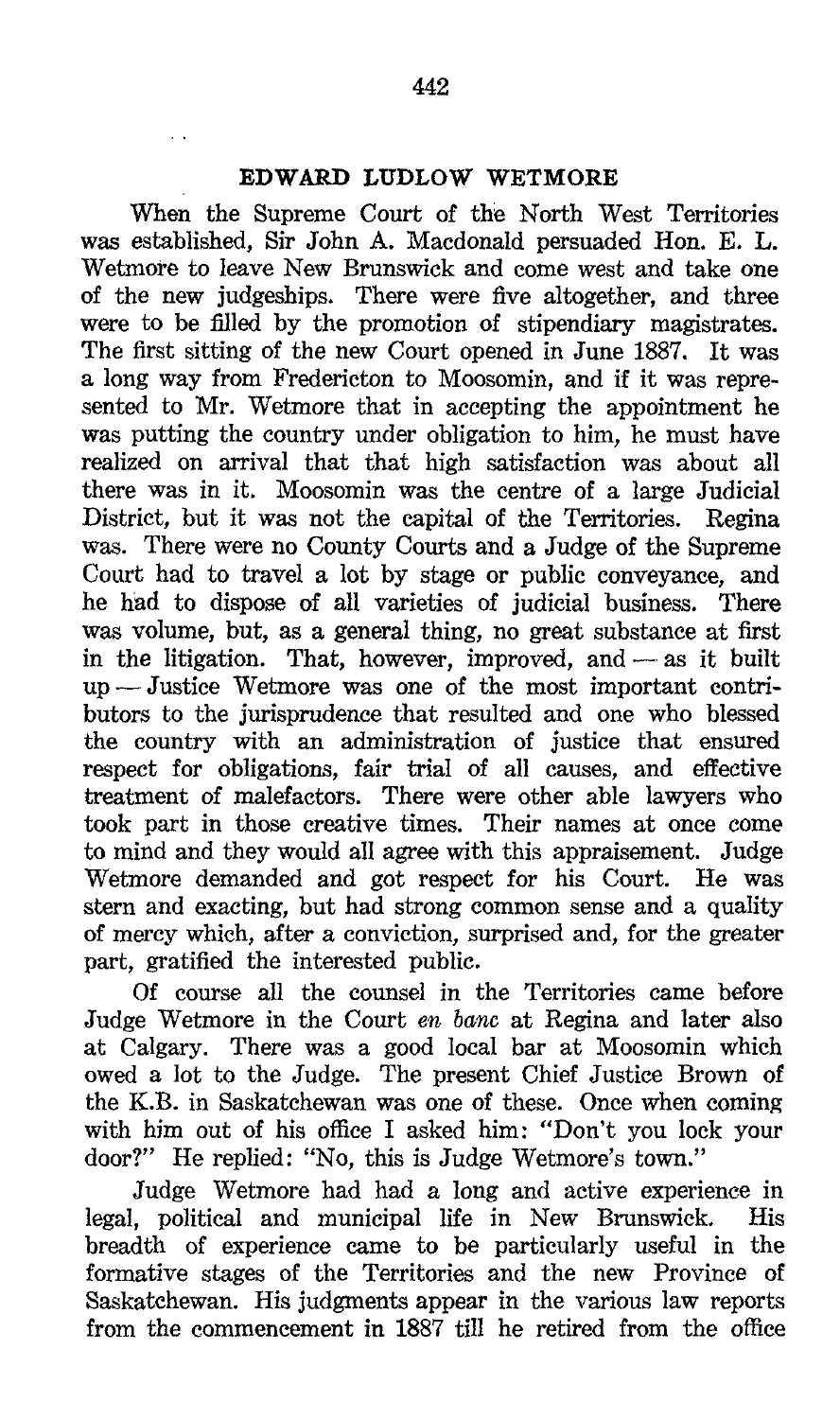of Chief Justice of Saskatchewan in 1912,  $-$  a period of over 25 years. He had been on a Commission to- revise the ordinances; also a Commission to inquire into certain charges regarding school books in the Territories; then, later, Chairman of the Commission to revise the statutes of Saskatchewan.

A significant indication by the Executive of the confidence reposed by the public of the Territories in Judge Wetmore, was his appointment by the Federal Government' as Royal Commissioner to investigate and report on serious charges made against Commissioner Herchmer's administration of the vital North West Mounted Police Force. The attack was commenced by the redoubtable Nicholas Flood Davin in Parliament. It was bitter. There was public agitation over the matter at the time, and there was danger of destroying the high confidence of the people in the force. High though the conflict raged, the fact that the matter had been placed in Judge Wetmore's hands was a calming influence. After many witnesses had been heard at different places, nothing but certain harshness of discipline was judicially found. Commissioner Herchmer kept his post and the public mind was at rest. \_

At the time of Judge Wetmore's arrival in the Territories violent crime was prevalent. It is all changed now. In Judge Wetmore's judicial district there had been three murders of settlers and the Commissioner of the N.W.M.P. reported that there was an attempt to attach. discredit to the Force for the failure to make arrests. Two French half-breeds were suspected of the murder of Hector McLeish near Indian Head. These of the murder of Hector McLeish near Indian Head. men, after great police skill and diligence, were found in Montana. and were extradited and brought back and placed before Judge Wetmore and a jury at Wolseley. Conviction resulted and the two were executed. There do not seem to have been . arrests in the other instances. In that vast country disappear ance was easy. The fate of the two convicted men- was an example which compelled a new attitude towards life and the law. This trial took place in Judge Wetmore's first vear of This trial took place in Judge Wetmore's first year of office and was apparently his first criminal trial of a serious nature.

Several years after this there was another crime committed<br>in Eastern Assiniboia. This time it was Italians that were This time it was Italians that were involved. There had wandered across the plains from .the west three Italians. Whether they were together all the time is not certain, but eventually they met and proceeded in company. One was a knife-grinder; the others were itinerant musicians of

 $\Delta$  ,  $\Delta$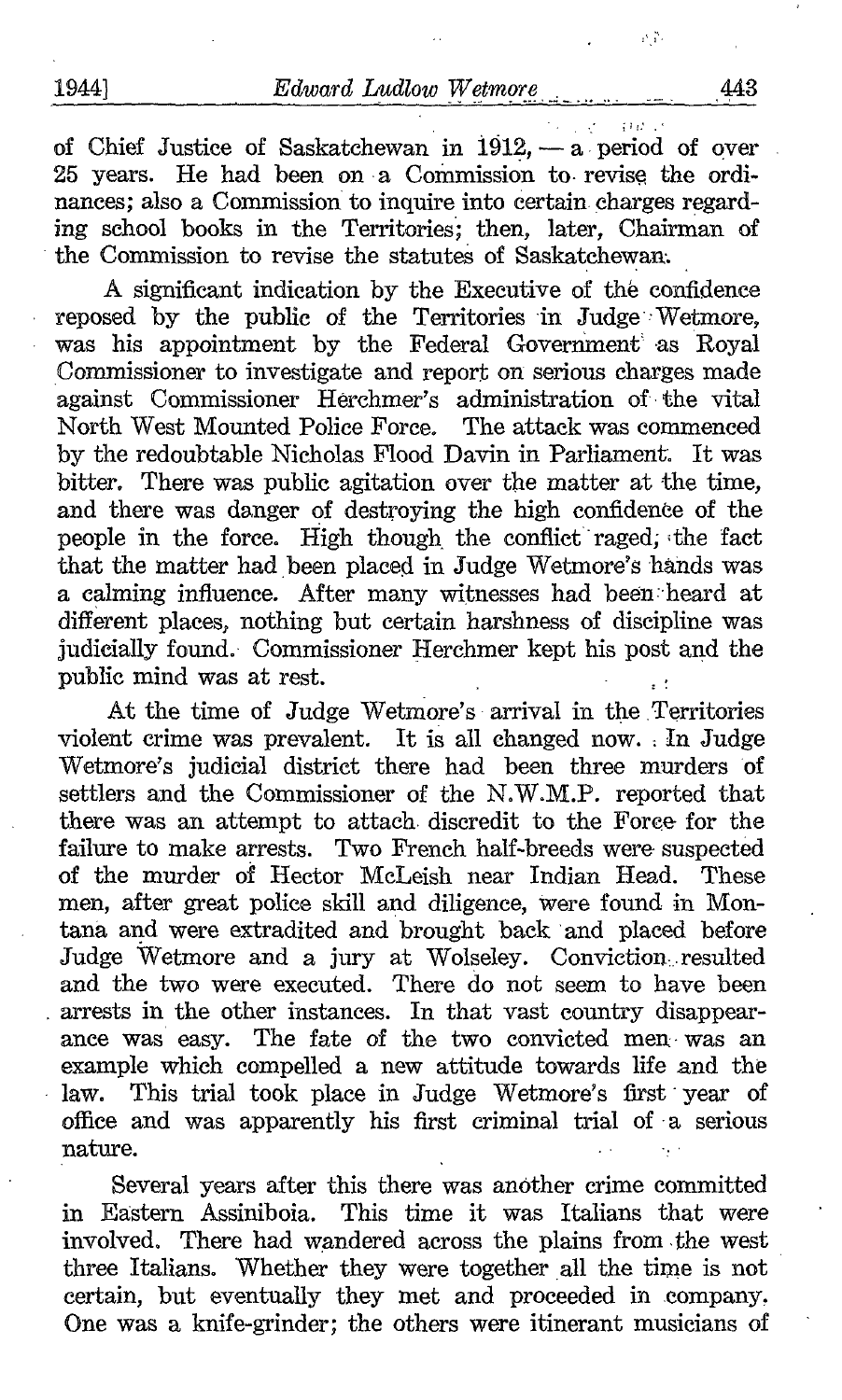the hand-organ type. They had a huge performing bear with them, whether originally white or cinnamon it was hard to tell. The men played and sang and the bear "performed", and so money was thrown into the cap. Probably the knife-grinder made more money than the others. His dead body was found near Grenfell in the railway ditch; he had been murdered. Suspicion attached to the two musicians, and they were arrested in Winnipeg two days after the discovery of the body. They were charged with murder. The trial was at Grenfell before Judge Wetmore and a jury. There were a great number of witnessesand theevidence was wholly circumstantial. Themenwere ably defended by Mr. R. Rimmer later D.C . Judge but the verdict was guilty. The prisoners had given evidence under the recent law enabling accused to testify. Judge Wetmore said it was a good law for the vindication of innocent persons. He also was generous in praise of the skill and diligence of the police officers who had been detailed to the investigation. Before the day of execution one prisoner confessed. He was hanged. The sentence of his companion was commuted to imprisonment for life.

<sup>I</sup> remember a trial at Yorkton a few years after the Doukhobors arrived. They had got started farming and the younger ones had made progress. (A farmer told me the young Doukhobors he employed kept his horses in better shape than any other variety of employee did.) The older men had not lost their fanaticism and six of them burned a self-binder belonging to the sect. (They said it was a sin to work horses.) They were charged and tried before Judge Wetmore. The Crown witnesses were the young Doukhobors. The defendants were not defended by counsel and each man was going to address the jury. Those that spoke started with the Black Sea and it all had to be interpreted. We that were waiting were in a bad way, but Judge Wetmore was letter-writing. He could keep track of the proceedings all the same. The third man had got nicely on his way when suddently the Judge clamped down and said to the jury: "Gentlemen, have you had enough of this?" A shout: "Yes." Then the Judge took the verdict and informed the prisoners just how things stood with them and sentenced them to three years' imprisonment in the penitentiary.

Not to extend the list of interesting cases before Judge Wetmore unduly, reference can be made to one of quite a different type, but a type in which the police were very much concerned. It arose from the death of a farm boy who had been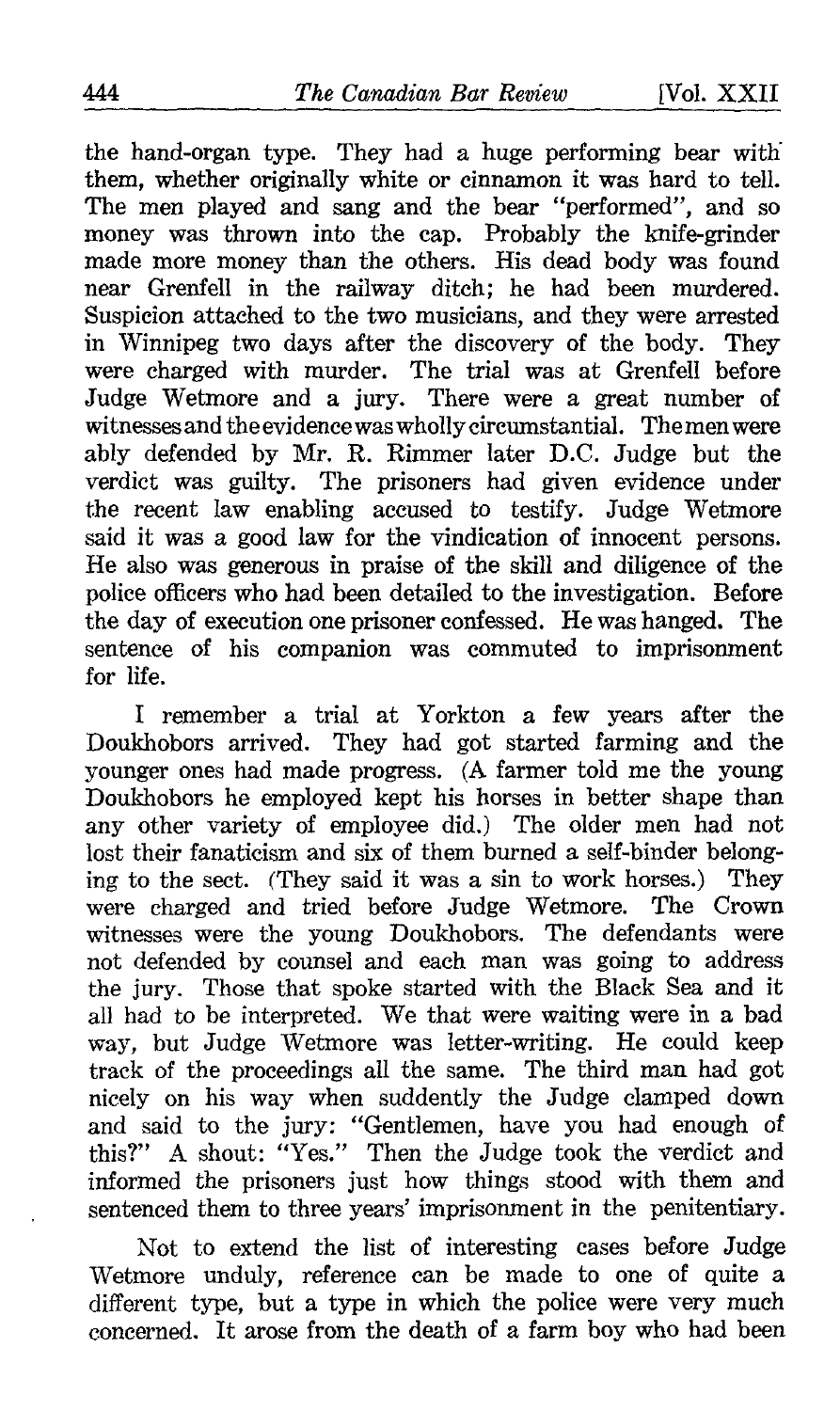adopted or taken in for training, after the Barnardo pattern. There were many satisfactory masters who gave immigrant boys good treatment, but there were exceptions, and these at times came to the attention of the police. Sometimes it was cruelty; more often neglect. In the case before Judge Wetmore the master was charged with neglect of his boy causing death ; in a word --- manslaughter. The boy had been compelled to sleep in a stable and had been severely frost-bitten. He was taken in from there, but no personal attention was given him and he died. The accused master elected trial by Judge Wetmore sitting alone. Judge Wetmore convicted, but reserved the case for the opinion of the Appellate Court. The Court affirmed the conviction. The sentence was an example of the moderation of a stern judge. Judge Wetmore sentenced the man to thirty days' imprisonment. The desired example had been set and the police welcomed the conviction. Judge Wetmore always insisted on a fair trial, even for the worst type, but when a conviction resulted his sentences were a terror to evil doers.

Another instance of this wise moderation after conviction, may be given. An honest young Englishman who came to the country to take up land and become a Canadian farmer found himself in the criminal dock. He had applied for cancellation of an abandoned homestead. He had declared that there were no buildings. The cancellation was made and the young man got the entry. A neighbour had had an eye on the place for his son, but had not acted to secure it. Unfortunately there was a dilapidated shanty on the land. So the neighbour laid an information for what was called perjury. A jury possessed of common sense would have considered that the first thing a new man would have to do would be to remove the eyesore. But they found the accused immigrant guilty. Judge Wetmore was noted for his abhorrence of perjury in any form. He said his usual sentence was- three years' imprisonment. But in this case a fine would do, and the fine was twenty dollars.

One of the rare occasions on which a judgment of Judge Wetmore was reversed was a case in which he convicted a man of theft of a railway grain car. It arose out of our grain marketing conditions and was one of many new problems. It was at a time when, in face of a large crop, grain cars were scarce and farmers seized upon and loaded empty cars whenever and however available. The offender in this case had, in a way, taken hold of a car and loaded it for shipment. But according to the system of allotting cars an order book was kept. By it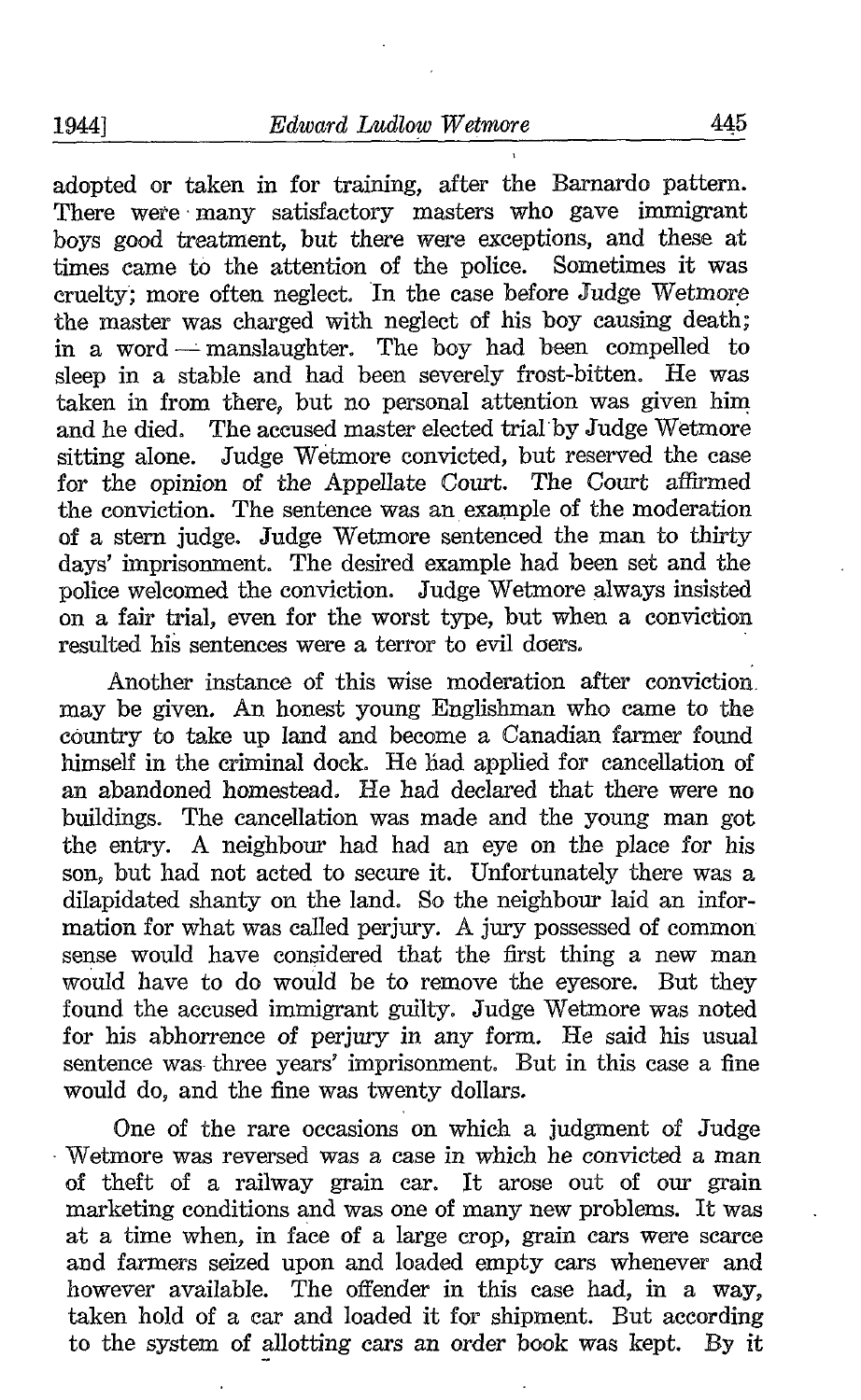another farmer had gained a prior right. Judge Wetmore held that the latter had a special interest in the car and that the accused had unlawfully deprived him of it. This looked sensible and would have been wholesome warning to grain growers to follow the legally authorized practice and not to play tricks on their neighbours. It was typical of the insistence of Judge Wetmore on honesty of conduct. But the Appellate Court considered that the railway company could have given the injured man any car at all and the allottee had no special right in that particular one, and they set aside the conviction . So the Judge was technically wrong. Correction of the law no doubt followed and such a loop-hole would not likely be found again.

The new country produced circumstances not experienced elsewhere, but the judges nevertheless had to solve judicial problems on the standard principles of the common law. By way of illustration, the new and simple system of registration and guarantee of titles, known as the Torrens System, gave much scope for interpretation and application to cases of land law. Mr. Justice Wetmore contributed greatly by his keen and studious temper to the jurisprudence which emerged on the prairies on this subject. His master mind made the approach to new problems easy and their solution satisfactory.

Judge Wetmore was in all aspects a satisfactory man. He was rigidly upright, but was not puritanic. A devoted Anglican, he lived as if this life led to another. Yet he was manly, and not<br>a person prone to turn the other cheek. While on one of those a person prone to turn the other cheek. actually painful stage-coach trips in winter from Saskatoon to Battleford, the party stopped for the night at a half-way house, The Judge and other passengers had to lie on the floor, doing for themselves the best way they could with buffalo robes. A coarse themselves the best way they could with buffalo robes. fellow opened the door and the icy wind swept in over the floor. The heavy-booted intruder added noise and began to cut capers. Judge Wetmore was first on his feet. His language was very forceful. Though the smaller man, he literally threw the hoodlum out of the shack. In the small country hotels patrons are apt to become very disturbing as the night wears on. Once at Yorkton Judge Wetmore had retired. There was but one stair; a drunken guest made his way up very noisily and at the landing was very blasphemous. A friend of mine, <sup>a</sup> big man, could not stand it and came out, grabbed the fellow by the neck and threw him down<br>the stair and returned to his room. My friend was afraid of the stair and returned to his room. My friend was afraid of rebuke as he entered the dining-room next morning. Judge rebuke as he entered the dining-room next morning. Wetmore was at his usual place at the head of the far table.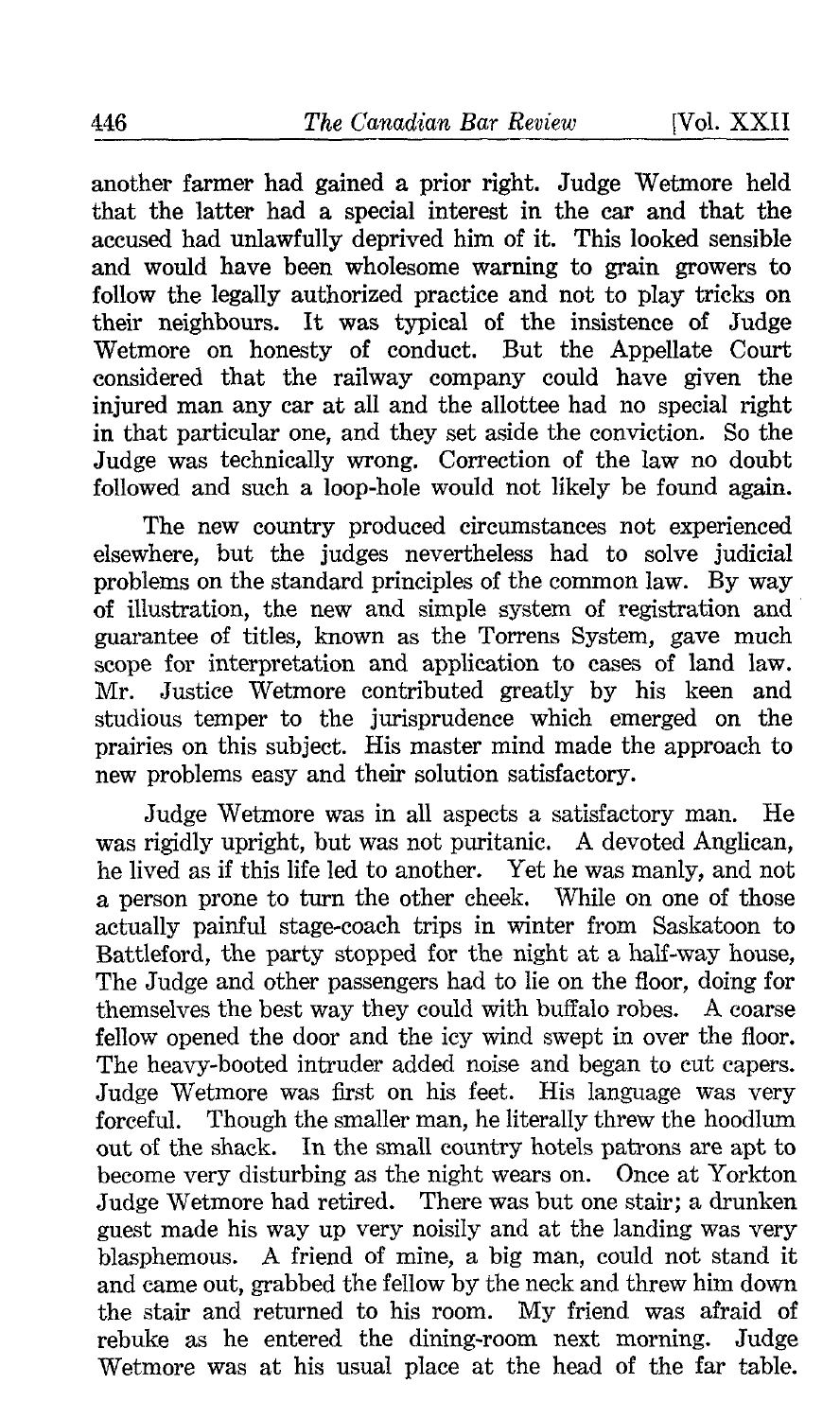Silence for <sup>a</sup> moment, and Judge Wetmore asked the company "Who threw that man down the stair last night?" My friend thought confession the better course. "I did, sir", he said. To his surprise and relief Judge Wetmore said: "You did perfectly right"; at least that was the effect of it. Of course that is rather muscular Christianity, but the Judge was consistent. He was muscular Christianity, but the Judge was consistent. active in the Church Courts and was especially an admirer of that charming English gentleman Bishop Burne. It is hardly wrong to relate that Judge and Bishop had a discussion about stakes in Whist. The Bishop thought any stake wrong, and the Judge thought the Bishop's argument, on moral grounds, very strong. But the Judge presented his view, which was characteristic: "Everything must be done in earnest and if you don't impose a small stake your players may become careless and spoil the game for those who mean business whatever they do".

Judge Wetmore had been leader of the Conservative opposition in New Brunswick. While punctiliously correct in his judicial life, he very properly thought it was not required of a Judge that he should wholly deprive himself of an interest in Imperial political questions. He was particularly impressed at the time with Joseph Chamberlain's famous Imperial Preference<br>speech. He had secured a copy: "secured" is the word. He speech. He had secured a copy; "secured" is the word. knocked at my door early one morning, not yet fully dressed, handed me the paper, saying: "Read that, that'll make your hair curl."

Judge,Wetmore insisted that papers be properly drawn and clean; he would reject them for what appeared to others to be trifles. On the Bench he was not talkative; he was very firm and On the Bench he was not talkative; he was very firm and very decided in his views, but willing to listen, and insisted on propriety of conduct in Court. On one occasion a young woman of plain but good appearance was in the witness box, and the cross-examination began with a question whether the witness did not belong to the Salvation Army. But the question was never answered. Judge Wetmore burst into a denunciation of the offending lawyer for what was intended to be a belittling question. It was all over in a moment, but that incident would let the whole court-room audience, in a new country of mixed peoples, know how other people's religious views were to be treated. There may have been other instances of this kind, but as it is a timely topic I will mention one of which I know of another Judge. The late Chief Justice Dubuc was a quiet man The-late Chief Justice Dubuc was a quiet man and a devout Roman Catholic. He was very quiet on the Bench. <sup>I</sup> had <sup>a</sup> Jewish witness in the box and my opponent casta sluron the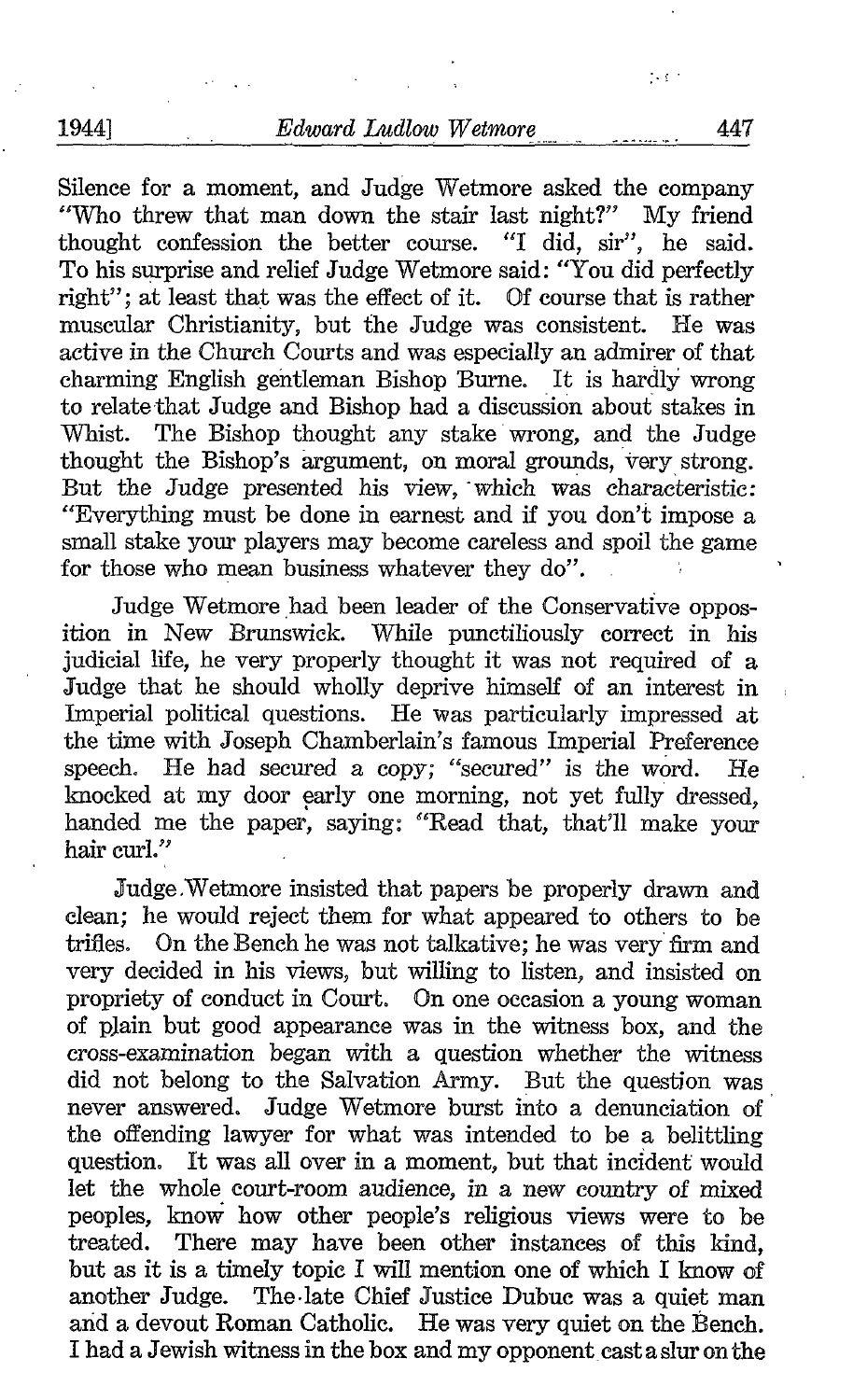witness' religion. I never heard Chief Justice Dubuc raise his voice before or since, but at that moment he was as another man. This time the Jews had it made clear to them that in our Courts they were the same as the rest of us.

But to return just for a moment to Judge Wetmore's stickling<br>orm. The higher the counsel the more insistent he was. At for form. The higher the counsel the more insistent he was. an early stage of the Court en bane, Mr. Aikins, Q.C., proceeded to move the Court. His vest was wrong. Judge Wetmore sat back: "I object to any counsel appearing in this Court not properly attired." The uniformly perfect Mr. Aikins explained that the omission was due wholly to an accident and, having apologized, was allowed to proceed. These two became great friends and mutual admirers.

Judge Wetmore was a strong friend of the legal profession. He expected almost perfection from it, but always maintained its dignity and saw that it did so itself. At one of the Commissions to revise the Ordinances, he came upon a clause in the new Legal Profession Ordinance which enacted that the proposed Law Society should not exact a fee of over \$100.00 for admission as an advocate. One might reasonably say the Judge snorted: "Some d---d farmer with his head full of hayseed put that in there." I was acting as clerk and had to explain that the Legal Profession Bill was not popular in the Assembly as it made the profession a closed corporation, and Mr. Haultain admitted the obnoxious stipulation as a concession to ease the Bill's passage. .

Mr. Justice Wetmore became Chief Justice of Saskatchewan in 1907 to the great satisfaction of not only the bench and bar, but of the whole population. The appointment was by Sir Wilfred Laurier and so was thoroughly non-partison, which added to the general approval. In the same year he was elected Chancellor of the University of Saskatchewan. The nomination was headed by the Minister of Education, the second name being that of Mr. F. W. G. Haultain, and followed by <sup>a</sup> long list of influential There were no other nominations. That it was not merely a formal matter for the Chief Justice is unnecessary to say. He was always cautious and sound, and his advice was freely sought and followed. He was Chancellor for ten years. During his last illness the University conferred on him its highest degree, Doctor of Civil Laws. A scholarship was established commemorating his name.

The Chief Justice retired in 1912, ultimately going to live in Victoria.